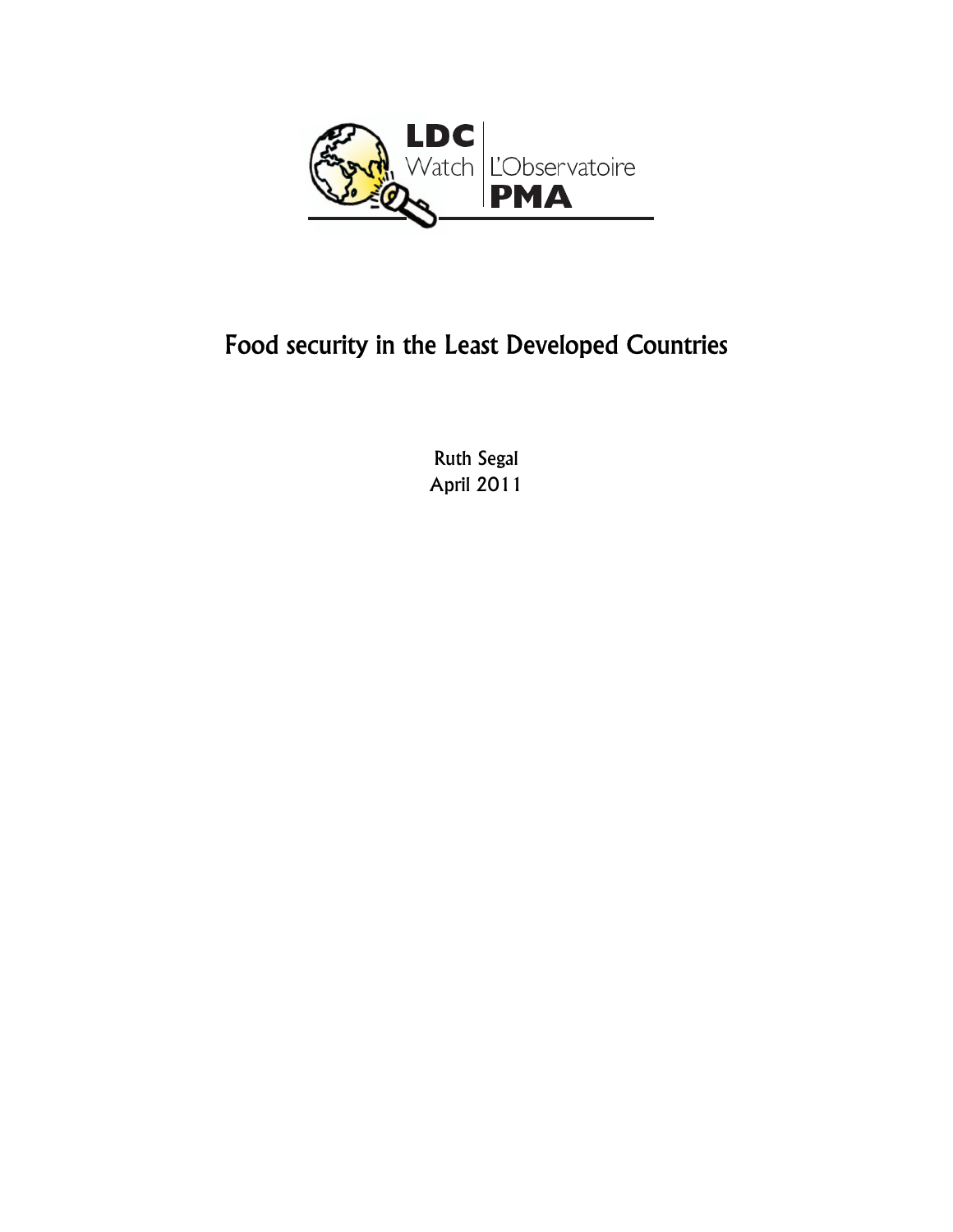### **Objective**

This paper seeks to explore the factors affecting food insecurity in Least Developed Countries (LDCs) and consider future policy directions to address hunger and under‐nutrition.

#### **1. Food insecurity and global targets – an overview**

Progress towards meeting Millennium Development Goals (MDGs) and Brussels Programme of Action (BPoA) targets for reducing hunger and malnutrition remains painfully slow. Global figures show that hunger increased between 2006 and 2009, decreasing slightly in 2010, but still remaining higher than before the global food crisis, both in absolute terms (numbers of food insecure people) and in percentage population terms (FAO, 2010a).

Over 40 % of the world's undernourished people live in China and India alone, so the region with most undernourished people continues to be Asia and the Pacific. However, the proportion of undernourished people remains highest in sub‐Saharan Africa, at 30 % in 2010 (FAO, 2010b). 16% of the population of developing countries is undernourished, way above the target for MDG1 of 10% by 2015. But for LDCs, the figures are much worse. About 34 % of the LDC population is reported to have been undernourished in 2005–2007 (UNCTAD 2010). In 2007, 53 % of the population of LDCs was living in extreme poverty, on less than \$1.25 a day, and 78 % was living on less than \$2 a day. The incidence of extreme poverty was significantly higher in African LDCs, at 59 %, than in Asian LDCs, at 41 % (UNCTAD 2010).

The BPoA set goals for reducing hunger and poverty in LDCs, based on MDG targets. But these targets give an incomplete picture of the levels of hunger in LDCS. For instance, of LDCs for which information is available, 12 are considered to be on track to meet MDG1 by 2015; 11 have not made enough progress to meet MDG1; and the position in eight countries has deteriorated. Only two have already met it. However, of those countries considered to be on track, the Global Hunger Index (GHI) indicates that levels of hunger and under‐nutrition are 'alarming' in eight, and 'extremely alarming' in one (IFPRI, 2010). Even though Ethiopia is considered to be on track to meet MDG1, 41% of the population is undernourished (FAOSTAT, 2010).

The GHI measures and tracks levels of hunger, using three equally weighted indicators. Hunger levels in individual countries are identified as 'low', 'moderate', 'serious', 'alarming' or 'extremely alarming'. Of the LDCs for which information is available, four have a ranking of 'extremely alarming', 23 are ranked 'alarming' and 11 are ranked 'serious'. No LDC falls into a better ranking. Of the 30 countries with the worst rating, 27 are LDCs.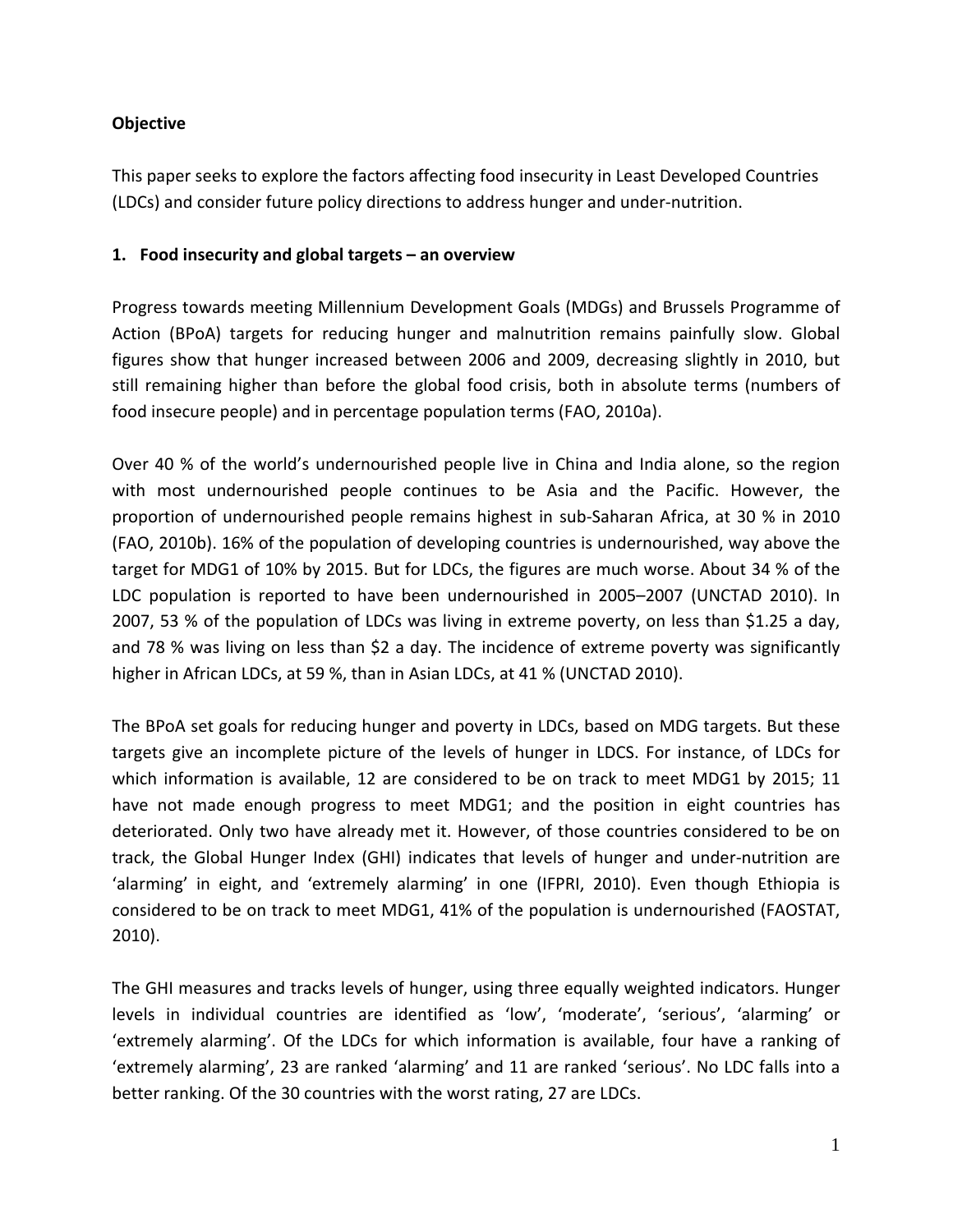The GHI makes clear that countries with higher gross national income have a lower GHI and vice versa. But conflict, inequality, poor governance and gender discrimination can alter the correlation. For instance, in South Asia, the low nutritional, education and social status of women contributes to levels of poor nutrition in under‐5s. In Sub‐Saharan Africa, low government effectiveness, conflict, political instability and HIV AIDS are major factors affecting levels of hunger. Conversely, countries with greater gender equity and pro‐poor economic growth have lower levels of hunger than expected for the rate of economic growth (IFPRI, 2009, 2010). It is therefore clear that progress on MDG 2 (relating to education) and MDG 3 (gender equity) is vital for improving food security.

It is also clear that policies to address food security must be targeted at rural populations. Three quarters of the world's poor live in rural areas and the majority of hungry people are food producers. These include small-scale farmers, fishers, herders and agricultural workers. In all cases, lack of food security is linked to social exclusion, and worsened by inequity and lack of access to and control over economic resources.

The aggregate figures above mask huge disparities between different countries and within countries. Country level data hides differences between regions, social or ethnic groups and intra‐household differences though it is well documented that marginalised ethnic groups, women and children are more likely to be food insecure.

It is beyond the scope of this paper to identify specific areas of food insecurity in individual LDCs, but it is possible to make some general comments about what factors are relevant.

The FAO State of Food Insecurity report 2010 identifies 22 countries as in 'protracted crisis' – either natural or human‐induced. Of these, 16 are LDCs. Levels of food insecurity are significantly higher in those countries than in LDCs as a whole (FAO, 2010a). Food insecurity is particularly high in countries in conflict, and those emerging from conflict. For instance, 69% of the population in the Democratic Republic of Congo is reported to be undernourished.

Countries that are particularly vulnerable to extreme weather events, net food‐importing countries, and those reliant on a small number of primary export commodities are all more food insecure at the national level. These factors are explored in more detail below.

### **2. LDCs in the global market**

Between 2002 and 2007, many LDCs experienced economic growth, and increased GDPs, as part of the global economic boom. But there was a weak link between increased GDP and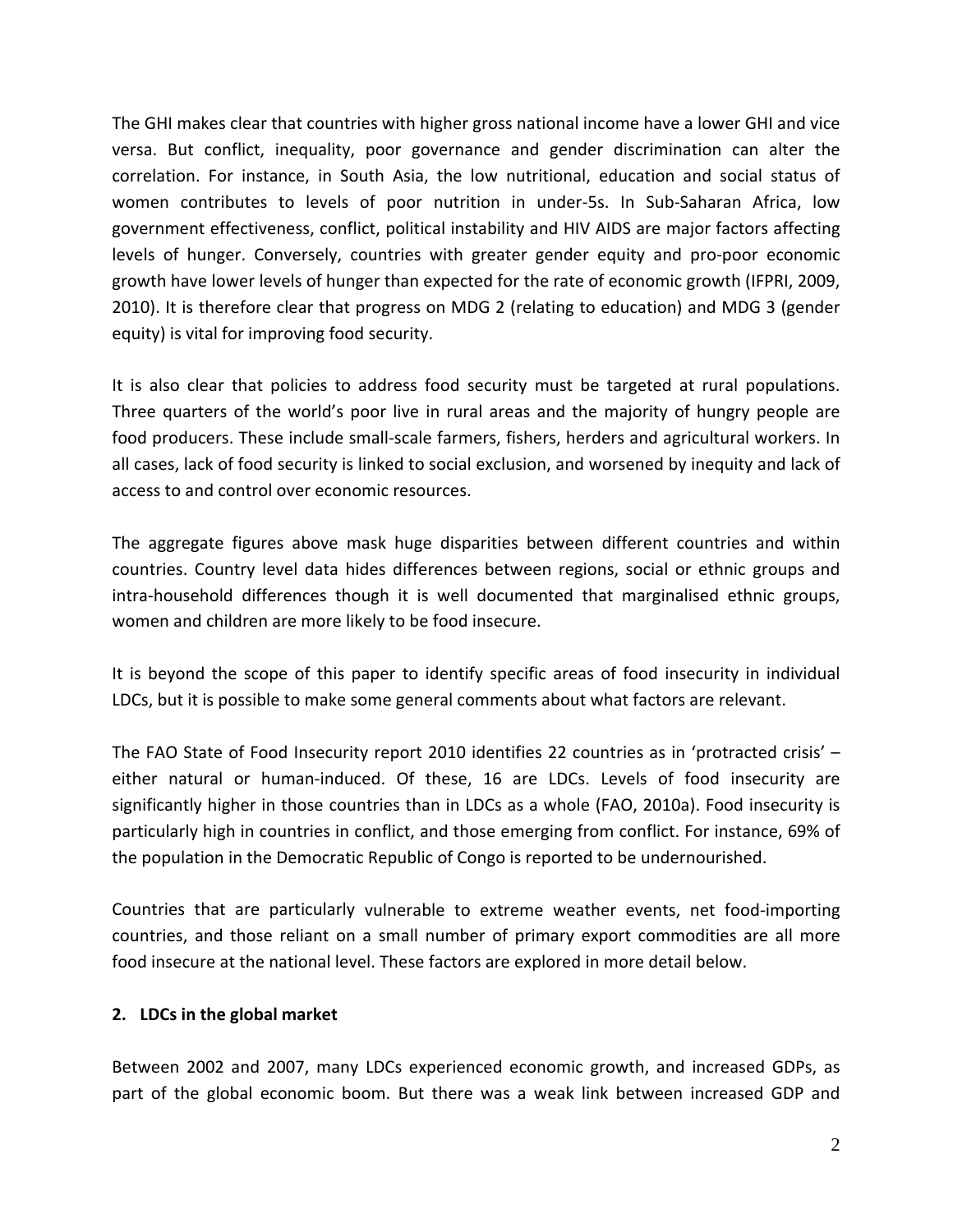poverty reduction. This was in part because trade liberalisation in the 1990s led to greater commodity dependence – for example, fuels and minerals accounted for 67% of LDC exports in 2007 (UNCTAD 2010). But many of the countries which export minerals, import food – in fact, all LDCs are net food importing (Ng and Aksoy, 2008). This meant that, as LDC economies grew, so did the food import bill, from over \$9 billion in 2002 to \$24 billion in 2008 (UNCTAD 2010). Growth was therefore based on external factors, rather than increasing domestic productive capacities. This meant that high growth in some countries, greater financial flows and greater engagement in international trade did not translate into local jobs, infrastructure development, or poverty reduction. Instead of pro‐poor development, building strong rural‐urban linkages, and stimulating demand for local food and agricultural raw materials, export-led growth has focused on capital‐intensive industries such as mineral extraction. This has decreased economic diversification, and left countries vulnerable to external market shocks with little economic autonomy.

When global commodity prices slumped as a result of the global financial crisis, oil and mineral exporting countries were particularly badly hit, as were those dependent on tourism. Those reliant on agricultural exports suffered less badly, and, significantly, those trading mainly with other developing countries were least affected.

But even if, at the national level, agricultural products are traded, can this help small scale farmers? Olivier de Schutter, UN Special Rapporteur on the Right to Food has noted that most trade takes place between (and within) transnational corporations, rather than nation states (CSD‐17, 2009). In order to have a positive impact on food security, agri‐food supply chains need to be more inclusive and transparent, to allow smallholders to benefit. Small-scale farmers need support to engage in markets. For instance, supporting farmers' organisations enables them to negotiate fairer prices. Small scale farmers need access to information on prices, premiums and quality, and need improved access to credit (IIED, 2011). But markets and global food chains do not reach the poorest, and farmers outside the markets will not be affected by food industry policy (Vorley, 2010). More important than helping small‐scale farmers to benefit from global markets is the creation of local markets linking rural and urban areas to support local 'value chains' and boost domestic economic growth.

#### **3. The impact of the financial crisis**

Food prices are rising again, affected by unrest in the Middle East and oil price rises (Inman, 2011). But high food prices do not benefit small‐scale and subsistence farmers, as around 50% of them are net food buyers. Generally, the poorest, land‐less and women headed households are most affected by price rises (FAO, 2008). This is because changes in global prices do not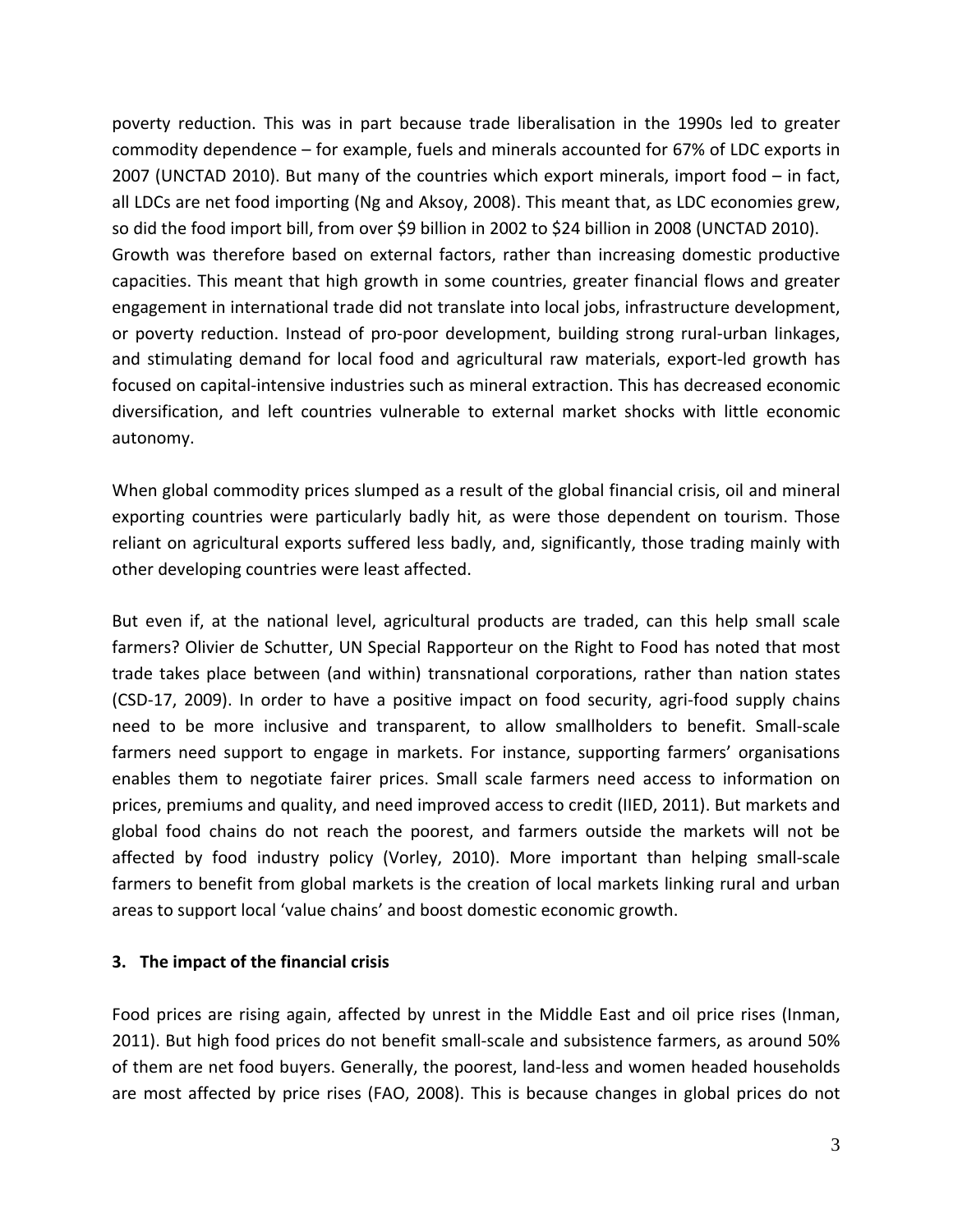"offset smallholders' entrenched political and economic marginalisation." Instead, "asymmetries in information and bargaining power mean that volatility has a regressive effect, increasing inequalities… in the food sector" (FEC, 2010).

There is evidence that speculation on commodity markets played some part in the 2007/8 food price rises, though it is difficult to quantify the effect. While initially the 2007 price rises were caused by increased oil prices and harvest failure in Australia and Russia, this was exacerbated by the actions of speculative traders. Financial practices increased the volatility that exists in the agriculture sector, magnifying risks so that an "… unstable global monetary system intensified commodity price volatility to the detriment of food security" (Oram, 2010).

Financial systems underwrite trade in commodities and the lack of transparency in financial markets makes it difficult to see how the WTO Doha round promise of free markets and fair trade can ever be realised. It is vital for food security that global trade regimes recognise that food is not just another commodity, and enable governments to insulate domestic food markets from international price volatility.

There is a strong link between food security and financial regulation – on the one hand, use of tax havens by multi‐national food companies has removed around US\$160 billion from poorer countries' tax revenues; while at the other end of the spectrum, poor farmers cannot get access to credit, which is a vital first step in protecting livelihoods.

One solution could be to establish a financial transaction tax on commodity transactions (the so-called Tobin Tax) which dampens incentives for speculative behaviour. Other responses could include re‐establishing global food reserves, which were at historically low levels in 2007 (Sutton and MacMillan, undated). At a community level, small local grain reserves can protect farmers from price volatility.

### **4. Land grabs**

Another impact of the global financial crisis has been an increase in interest by global investors in buying land, which is considered to be safer than other investments, and likely to give more reliable returns. Interest in acquiring land for agricultural investment also comes from food‐ importing countries, keen to 'out‐source' their food production. The FAO estimates that, in the last three years, 20 million hectares have been acquired by foreign interests in Africa (Graham et al, 2011). While private sector deals account for 90% of land investments so far, governments play a role in supporting these deals, either directly or through supportive policy environments.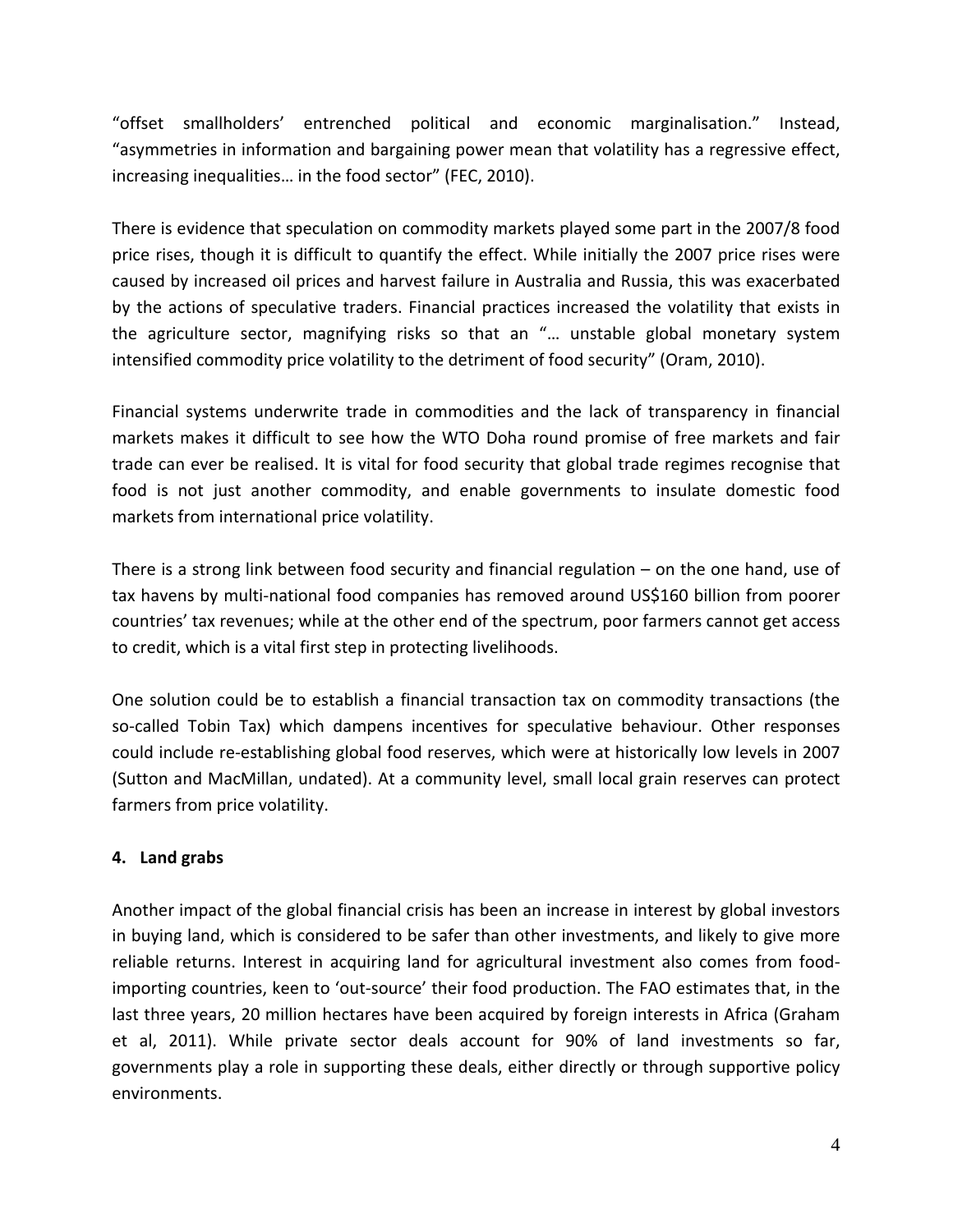Major current investors are the Gulf States, China and South Korea, but there is European involvement too (Alpert, 2011). For instance, the EU is the second largest investor in Ethiopia, focusing on meat, agrofuels and horticulture. More broadly, European policies such as those increasing demand for bio‐fuels makes large scale land acquisitions more financially attractive.

There is growing concern that these international land based investments will have negative impacts in terms of political stability, social cohesion, human rights, local food security and tenure rights for the receiving country.

Although there is broad consensus that pro‐poor growth is best achieved through supporting smallholder productivity, many countries continue to base their agricultural growth policies on improving production through large‐scale plantation‐style developments, converting subsistence farming to commercial farming. Foreign investment in land is therefore part of this strategy in many countries, such as Rwanda and Ethiopia. But such investment produces fewer jobs and lower wages than small scale farming (Alpert, 2011). Commercial agriculture also often affects biodiversity, and reduces access to water for local communities.

Land acquisition is primarily profit oriented and agricultural products are usually for export. Investment treaties often give investors guarantees of low labour and operating costs, and the right to repatriate production and profits (Malik 2011), thus also avoiding paying tax in the host country. This limits the development benefits of such deals. But even if regulation were introduced to enable host countries to manage the investment to contribute to rural development, large-scale land acquisitions undermine equitable access to productive resources for the local population. It is vital that there is a balance of rights and obligations between local communities and foreign investors, but there is scant evidence that this is happening. Instead, there is evidence of evictions, loss of livelihood and loss of assets (Graham et al, 2011).

Access to, and rights over, land in Africa are usually based on traditional and customary rights, not legal documents, or land is state owned without clearly defined access rights. This makes it difficult for local communities to claim rights to land which the state wants to lease to investors. This is particularly true for land used by pastoralists. For instance, the Ethiopian government estimates that there are 14‐18 million hectares of land used for agriculture, while FAO evaluated it at 35 million hectares in 2007, the difference being meadow and pasture land which the government does not consider to be in use for agricultural production. However, this land is vital for pastoral farmers, and removing their access to it would dramatically reduce their livelihood security.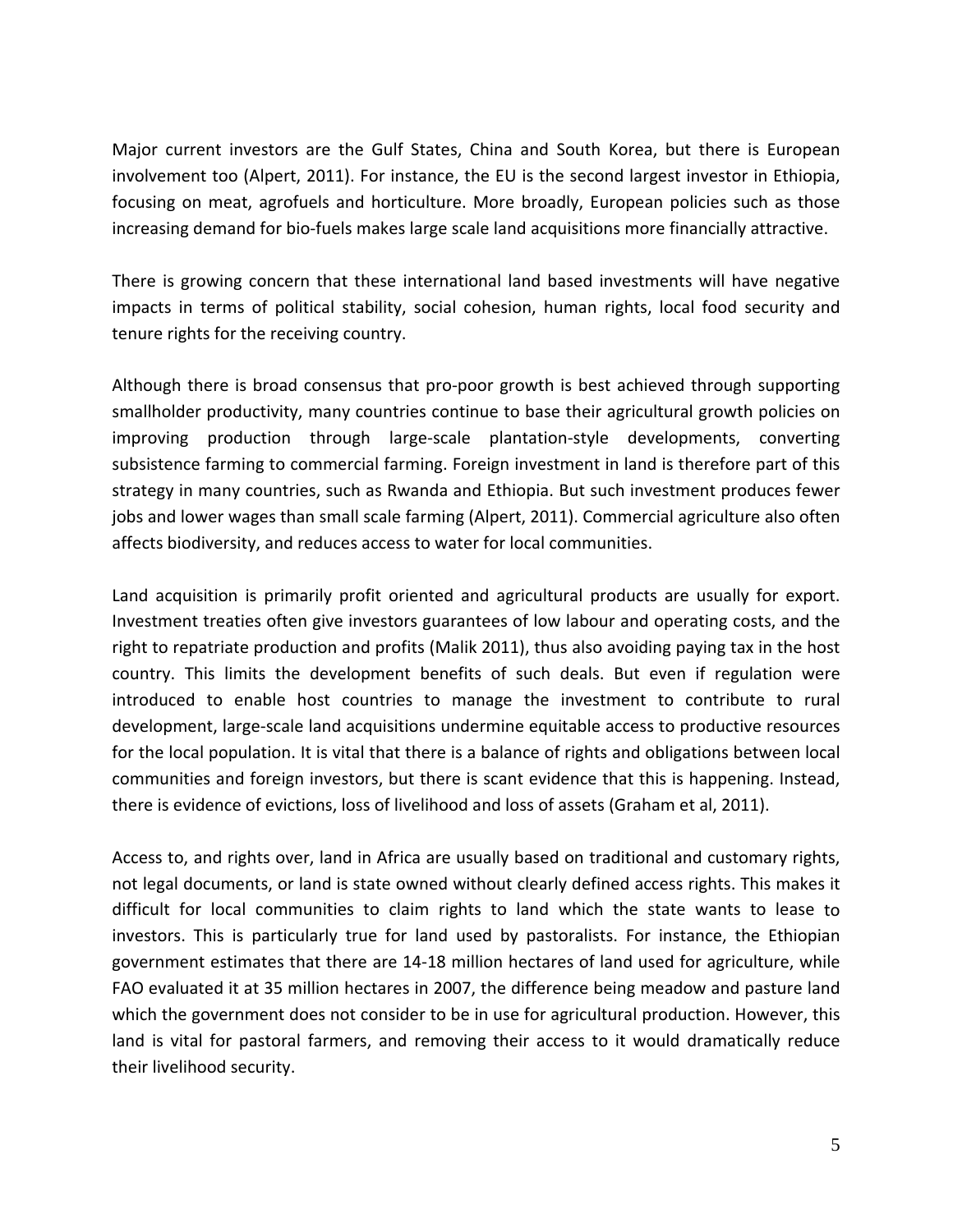Land tenure is also vitally important for women. Where women have access to land, they have greater livelihood security, higher social status, greater control over domestic decision making and access to other resources such as credit (UNIFEM, 2010). Productivity also increases when women have security of tenure, as they are often responsible for household level agricultural production. In sub‐Saharan Africa, women's access to land is the lowest of all continents and in many LDCs, women's land holdings are a fraction of those of men.

It is clear that land grabbing undermines access to and control of resources by local populations now and into the future and is likely to be a barrier to improving access to food and securing livelihoods for local populations. Small‐scale and subsistence farmers need traditional land rights to be recognised, security of tenure to be granted and protection from eviction guaranteed.

## **5. Adaptation and mitigation**

Farmers around the world are faced with increasing uncertainty over agricultural production because of climate change. For subsistence farmers already struggling to ensure food and livelihood security, climate change is adding a further element of risk and volatility. It is apparent that climate change will lead to:

- An increase in the number and intensity of extreme weather events. There has already been a four‐fold increase in natural disasters between 1975 and 2005. Fragile areas are at a disproportionately higher risk (Mactaggart, 2010)
- Volatility and uncertainty in weather patterns
- Uncertain and changing rainfall distribution patterns
- Changing coastal ocean temperatures, affecting fishing
- Desertification and additional pressures on resources such as water and grazing land
- Increased urbanisation as people abandon marginal farm‐lands

All this uncertainty will lead to harvest unpredictability, price volatility and increasing vulnerability for poor food buying families (IATP, 2011). Climate change is likely to be a risk accelerator, exacerbating existing risks and putting additional pressure on those with least capacity to cope with shocks.

Previous attempts to increase food security have focused on using 'Green Revolution' technology to boost production, but there is growing awareness of the environmental consequences of this approach. This technology was based on an assumption of cheap oil and plentiful water. But now oil, water and land are all running out. Although food production has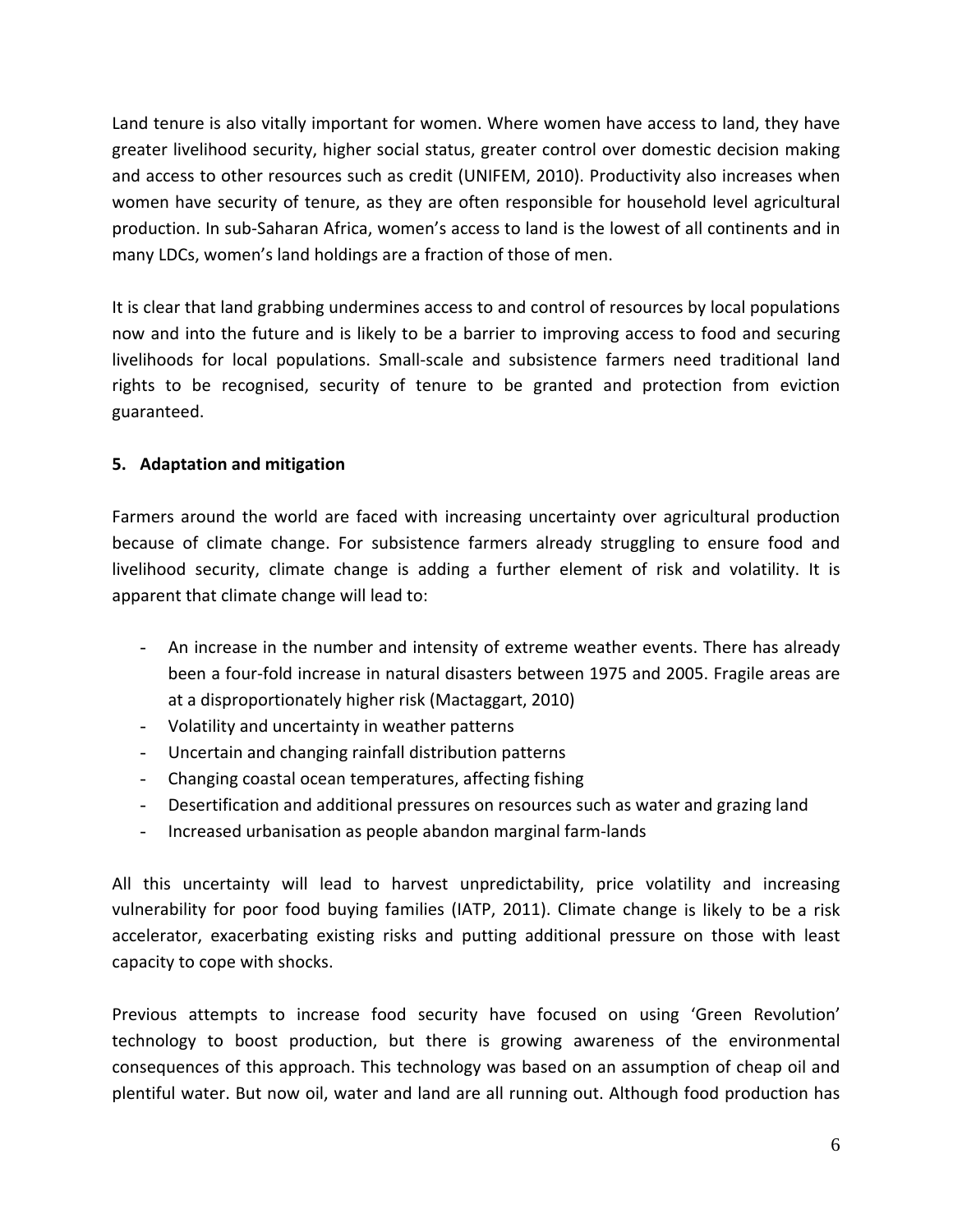doubled over the last 40 years, inputs have more than doubled. But increasing oil prices will make high‐external‐input agriculture prohibitively expensive, and alternative approaches to improving productivity, such as organic and agro-ecological approaches, will have to be considered. This will also help the agriculture sector reduce greenhouse gas emissions related to food production.

There is now a growing understanding of the link between agricultural production and ecosystem protection, including biodiversity protection. Not only does the agriculture sector have to respond to the impacts of climate change, but agricultural practice must develop to limit its impact on the climate and on the environment. There is a clear need to link ecological sustainability to economic development, ensuring that agricultural systems take into account the importance of water security, soil protection and biodiversity.

Despite the clear link between food security, climate change mitigation and environmental protection, no work programme on agriculture was agreed at Cancun, leaving a policy hole on issues such as the impact of climate change mitigation policies on future choices for agricultural development (Godfray et al, 2011).

However, there is agreement that explicit pro‐poor climate change policies are needed at all levels. These must focus on environmental sustainability and community level resilience

The rural poor need help in producing more – and more nutritious – food for their families, while using fewer resources and increasing their ability to cope with climate shocks. This points to increasing investment to boost local production, using local traditional knowledge and skills to identify natural pesticides and fertilisers. There is a need to stop extractive farming practices to halt soil erosion, soil degradation and water resource depletion, and to enhance risk resilience at community level (Godfray et al). Increasing yields sustainably requires building on existing knowledge and techniques, incentivising and spreading best practice through revitalised extension services.

Climate resilience is about tackling underlying vulnerabilities, using social protection mechanisms and disaster risk reduction strategies to reduce risk to livelihoods (IDS, 2009). There is evidence that the most effective way to help communities adapt to climate change is through local institutions that have established and sustainable mechanisms for responding to climate shocks. But currently, local institutions are poorly integrated into the process and traditional adaptation strategies are neglected (Virtanen et al, 2011).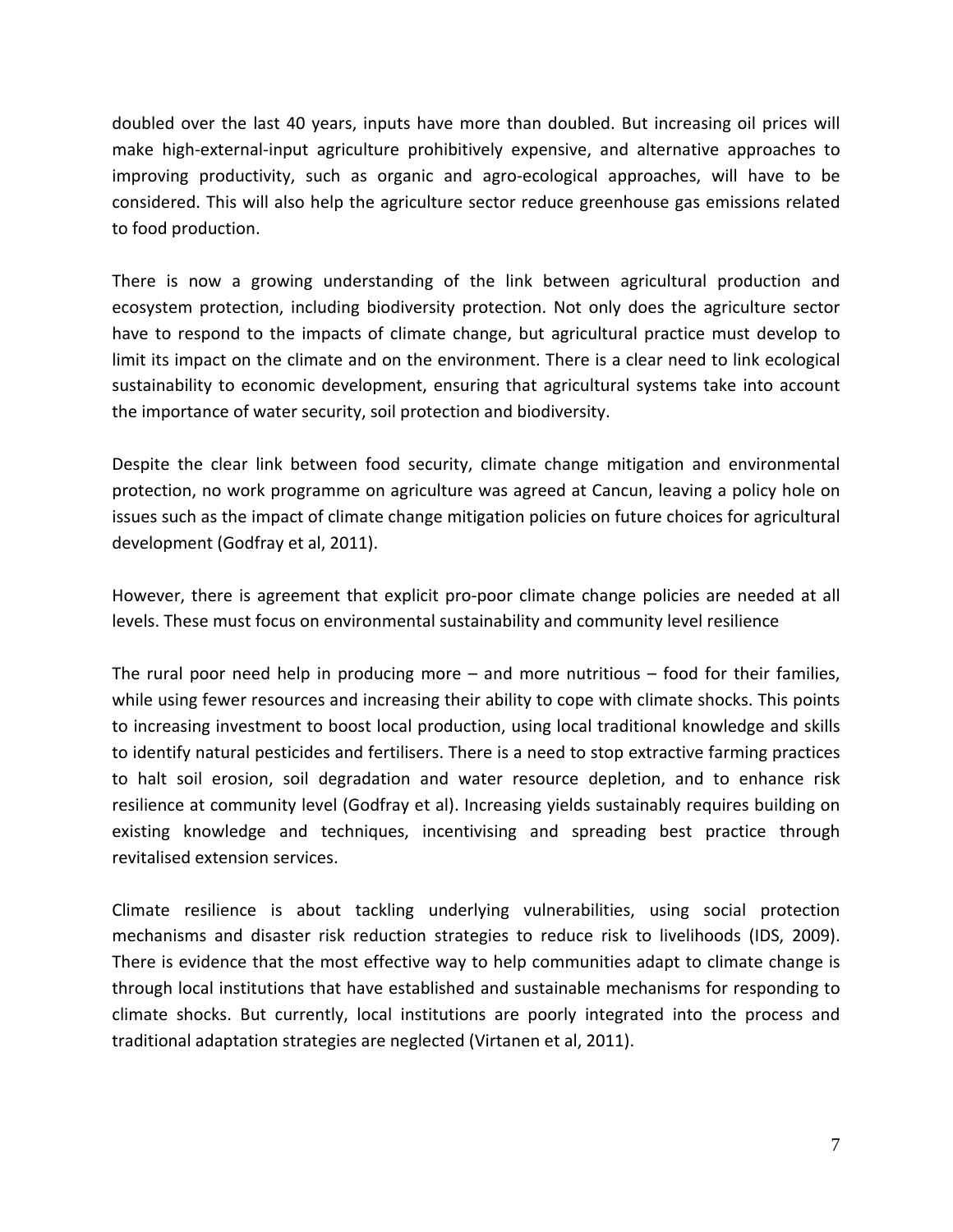#### **6. Strategies for enhancing food and nutrition security**

#### **a) Investment**

In the last few years there has been a plethora of initiatives to develop a global approach to food security. These include the UN's High-Level Task Force on the Global Food Security Crisis (established in 2008); the Committee on World Food Security (reformed in 2009); the L'Aquila Food Security Initiative (2009); and the Global Agriculture and Food Security Programme (2010). There are also several regional initiatives (Farming First, 2010). These initiatives all highlight the need to reverse the decline in investment in agriculture over the last 20 years.

Across all LDCs, agriculture accounts for 26% of GDP (2006 – 2008), and employs 2/3 of the population. Yet it receives only around 3% of international development aid (FAO, 2010a). Aid for African agriculture declined 43% between 1992 and 2002, and investment in agriculture lagged far behind investment in export commodities (UNCTAD, 2010).

Given that there is broad agreement that growth in agriculture generates the greatest benefits for the poorest people, this lack of investment in the agriculture sector can be correlated with the lack of progress in reducing poverty. Any strategy for enhancing food security must focus on improving small‐scale and subsistence agricultural production. This implies improved extension services and agricultural research directed at improving yields without increasing inputs (Foresight, 2011). Extension work must include training women as extension workers. Women are key to improving farm-level productivity, and it has been demonstrated that women extension workers reach twice the number of women farmers than male extension workers (UNIFEM, 2010). It is estimated that investment in extension services and reaching women farmers could at least double yields (Foresight, 2011).

#### **b) Managing risk**

Pro‐poor investment in the agriculture sector must focus on helping poor people reduce and manage household risk, to both climate and financial shocks. There is a wide range of policy options to do this, including:

- social protection programmes
- land registration programmes to secure land tenure
- access to better market information
- investment in infrastructure and utilities, rural services, communications
- good governance
- strengthening individual and collective capabilities
- support for agricultural practices that reduce climate risk, such as agro-ecological approaches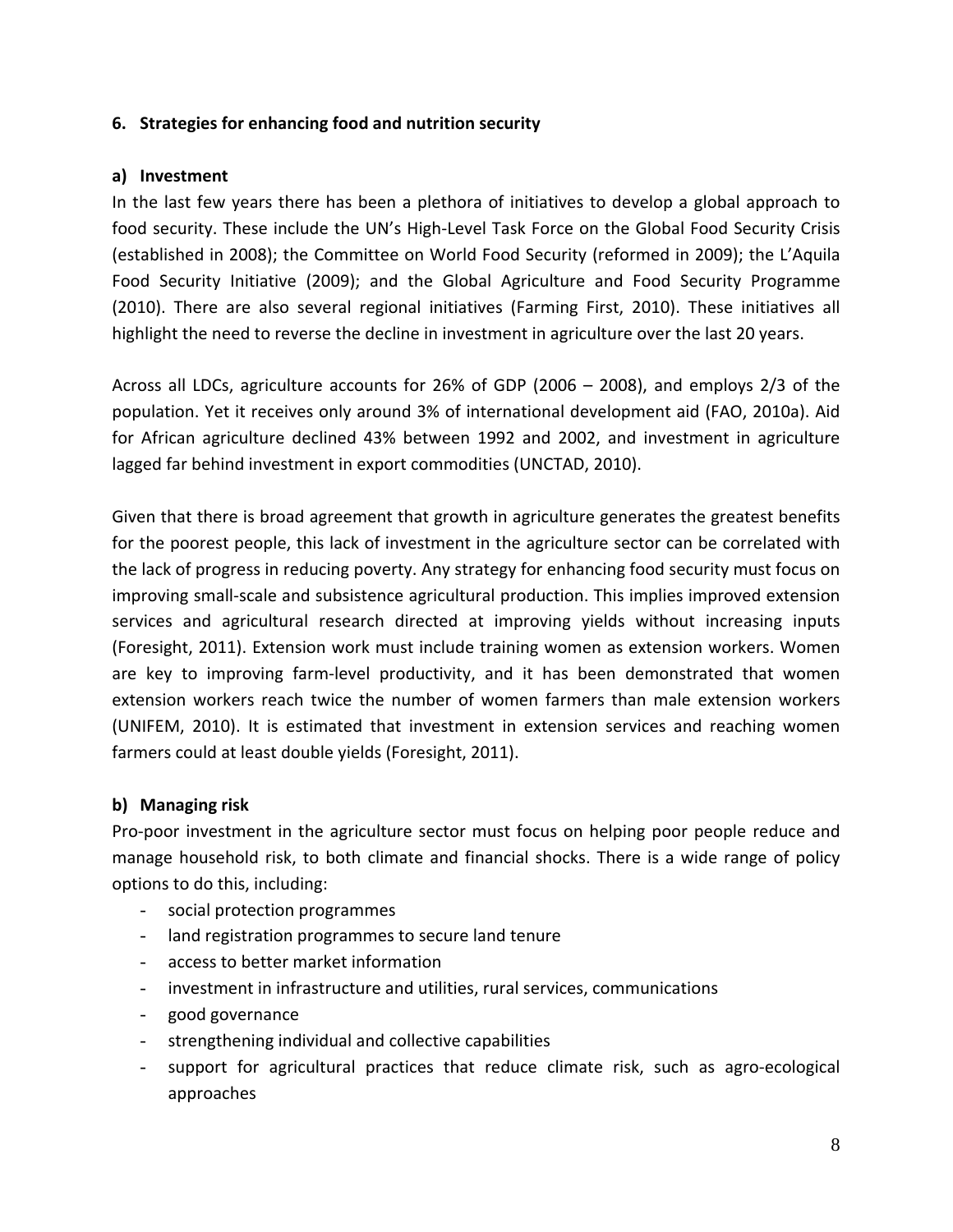- support for agricultural practices that enable diversification
- support for rural livelihoods through minimum price mechanisms for staple crops
- global policy flexibility to enable countries to increase domestic production and dampen the impact of price volatility on their populations (IAASTD, 2009).

#### **c) Combining ecological concerns with food security**

There is growing evidence that agro-ecological approaches are more successful at boosting food production in developing countries (De Schutter, 2011a).

This knowledge-intensive approach requires support for small-scale farmers' organisations, which are best able to disseminate good practice among their members. It enables ecological concerns and climate change adaptation approaches to be combined with food security priorities. It enables the diversity of ecosystems to be recognised and supported, as an agroecological approach can enable farmers to develop techniques suited to the range of soil types and crop varieties typical to most developing countries. This contrasts with a high‐external‐ input approach which provides a set package of inputs for all farmers.

An agro‐ecological approach also recognises the value of natural habitats to mitigate climate change and helps farmers find viable ways to protect them. But research on climate change adaptation is still at an early stage, and so far, most scientific research has focused on the needs of agriculture in developed countries. Funding for solutions appropriate to developing countries must be prioritised and research must be targeted at reaching the poorest (Mactaggart, 2010b).

### **d) Food sovereignty and the right to food**

In order to reach the poorest, there must be the political will to ensure that the social, cultural, environmental and economic aspects of the food system are considered. There must be a fundamental reshaping of the global food system to prioritise the right to food for all (CSD‐17, 2009). Reducing hunger is about distributional justice, and creating a fair and environmentally sustainable agricultural system (IAASTD, 2009).

A focus on food sovereignty means promoting autonomy for small‐scale farmers over food production, consumption, seeds and markets (IIED, 2011). It means recognising that the inequitable distribution of natural resources such as land and water re-inforce cycles of poverty. It means addressing unequal gender relations which deny women access to property rights and finance, health and education. And it focuses agricultural development on environmental and social justice outcomes and food consumption outcomes.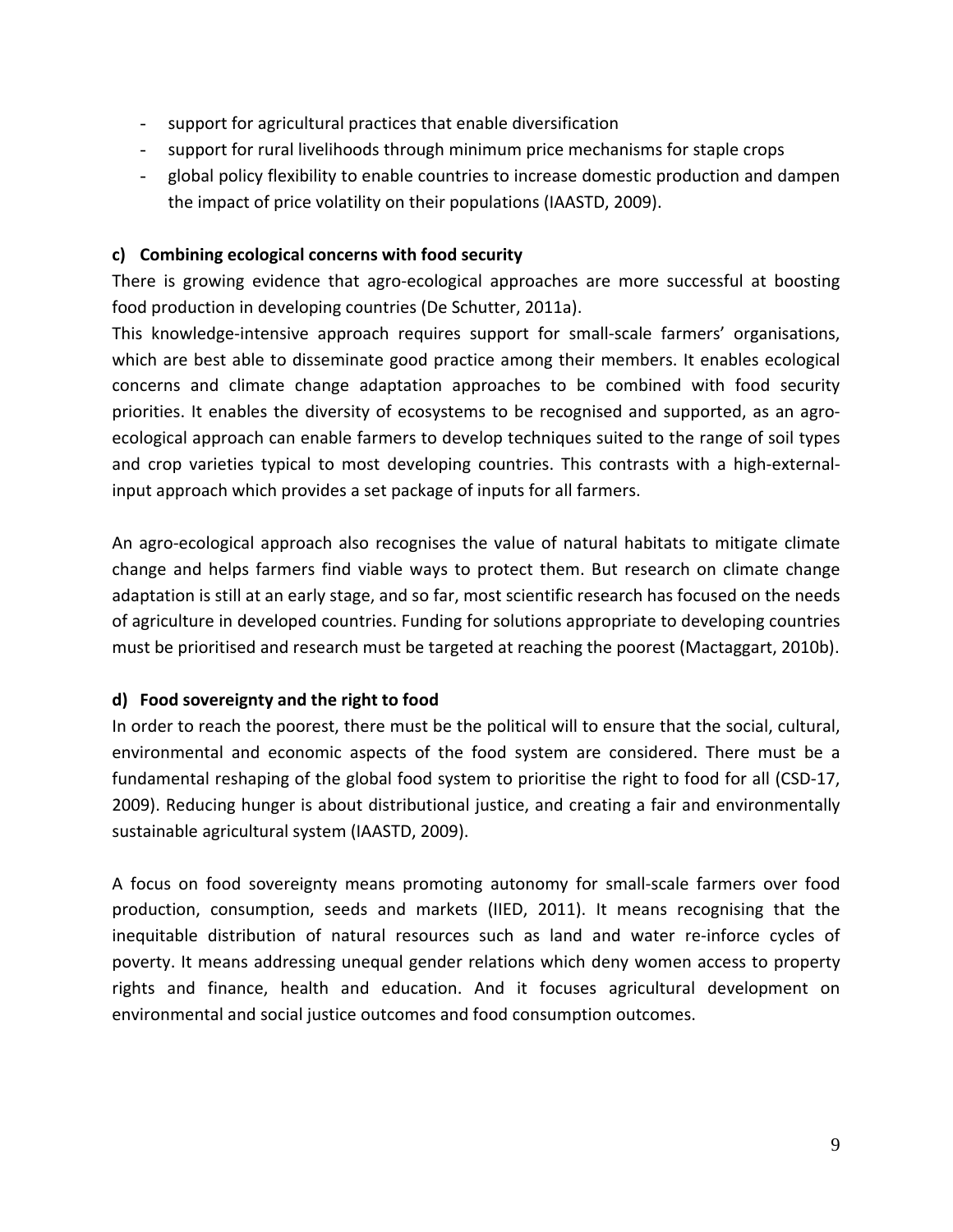This approach demands action to reduce the political and economic marginalisation of small‐ scale and subsistence farmers, including ensuring value for producers, building localised food systems, building local control, and respecting local skills and knowledge.

# **e) Policy frameworks**

Public policy can play a crucial role in protecting national food security and creating an enabling environment for agricultural development. This can include policies:

- to strengthen the small‐holder sector, such as better access to credit and better extension services
- which reduce household risk such as better health facilities and education services
- which support rural development such as investment in rural infrastructure, communication and access to markets
- which support co-ordination between sectoral development plans, linking agriculture, energy, water and infrastructure policy

- which strengthen rural organisations and enhance individual and organisational capacity (IFAD, 2010)

At the global level, policies should focus on:

- reducing the impact of volatile financial markets on the economies of LDCs, for instance by establishing global and local food reserves
- limiting financial speculation on agricultural commodities
- stopping dumping of agricultural products
- strengthening the benefits to small farmers of participating in global supply chains
- protecting the rights and livelihoods of farmers and agricultural workers employed in the global food system
- protecting access to land and other natural resources by local communities
- ensuring agricultural research is targeted to the needs of the poorest
- strengthening social protection strategies
- investing in climate change adaptation and mitigation

(De Schutter, 2011, IFPRI, undated)

The challenges facing the global food system are immense, but the biggest challenge remains that of eradicating hunger. The food system must become more rights‐based and less market‐ based; more people‐centred and designed to take into account the perspectives of the poorest people themselves.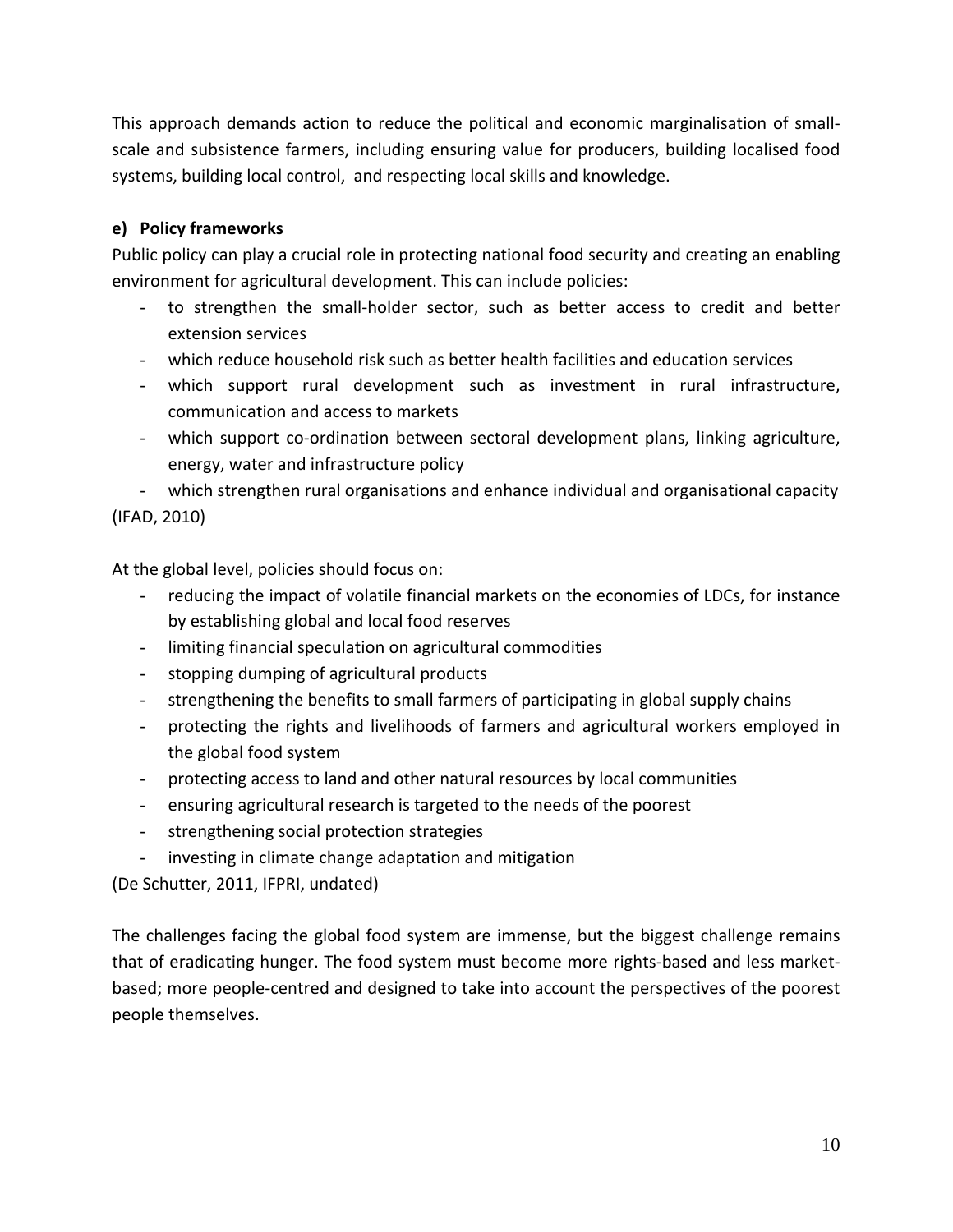#### **References:**

Alpert, E. (2011) **Panel 10 – Politics: Global processes drive local responses**, Summary of panel discussion at the International Conference on Global Land Grabbing, 6-8 April 2011, at the Institute of Development Studies, University of Sussex

CSD-17 (2009) Contribution of Mr Olivier De Schutter, Special Rapporteur on the right to food, New York, 17<sup>th</sup> session of the UN Commission on Sustainable Development

De Schutter, O. (2011) **Food crises: G20 needs architects not fire-fighters** Project Syndicate, 28.1.11 http://www.srfood.org/index.php/en/component/content/article/1-latest-news/1124-food-crises-we-need-architects-notfirefighters

De Schutter, O. (2011a) **Agroecolgy and the Right to Food** Report presented at the 16th Session of the United Nations Human Rights Council [A/HRC/16/49], 8 March 2011

FAO (2008), **The State of Food Insecurity in the World, 2008: High food prices and food security – threats and opportunities**, Rome, Food and Agriculture Organisation of the United Nations

FAO (2010a) **The State of Food Insecurity in the World: Addressing food insecurity in protracted crises**, Rome, Food and Agriculture Organisation of the United Nations

FAO (2010b), **Graphics - Undernourishment in 2010 by region (millions)** http://www.fao.org/hunger/hunger\_graphics/en/

FAOSTAT (2010), Hunger statistics, http://www.fao.org/hunger/en/

Farming First (2010) **Farming First's Guide to Food Security Initiatives** www.farmingfirst.org/foodsecurity

FEC (2010) **Food and Finance – Commodity trading, speculation and food prices**, Report of Business Forum meeting 16.11.10, Brighton, Food Ethics Council

Foresight (2011) **The Future of Food and Farming Executive Summary**  London, The Government Office for Science

Godfray, H.C.J., Pretty, J., Thomas, S.M., Warham, E.J., Beddington, J.R. (2011), **Global Food Supply: Linking Policy on Climate and Food** in Science, vol 331 p1013

Graham, A., Aubry, S., Künnemann, R. and Monsalve Suárez, S. (2010) **The Role of the EU in Land Grabbing in Africa - CSO Monitoring 2009-2010 "Advancing African Agriculture" (AAA): The Impact of Europe's Policies and Practices on African Agriculture and Food Security** Paper presented at the International Conference on Global Land Grabbing, 6-8 April 2011, at the Institute of Development Studies, University of Sussex

IAASTD (2009) **Executive Summary of the Synthesis Report**, Washington, International Assessment of Agricultural Knowledge, Science and Technology for Development

IATP (2011) **Is Famine the new norm?**  http://www.iatp.org/tradeobservatory/headlines.cfm?refID=107936

IDS (2009) **IDS Working paper 320** Climate Change Adaptation, Disaster Risk Reduction and Social Protection: Comlementary Roles in Agriculture and Rural Growth? Brighton, Institute of Development Studies

IFAD (2010) **Rural Poverty Report 2011: New realities, new challenges: new opportunities for tomorrow's generation**, Rome, International Fund for Agricultural Development (IFAD)